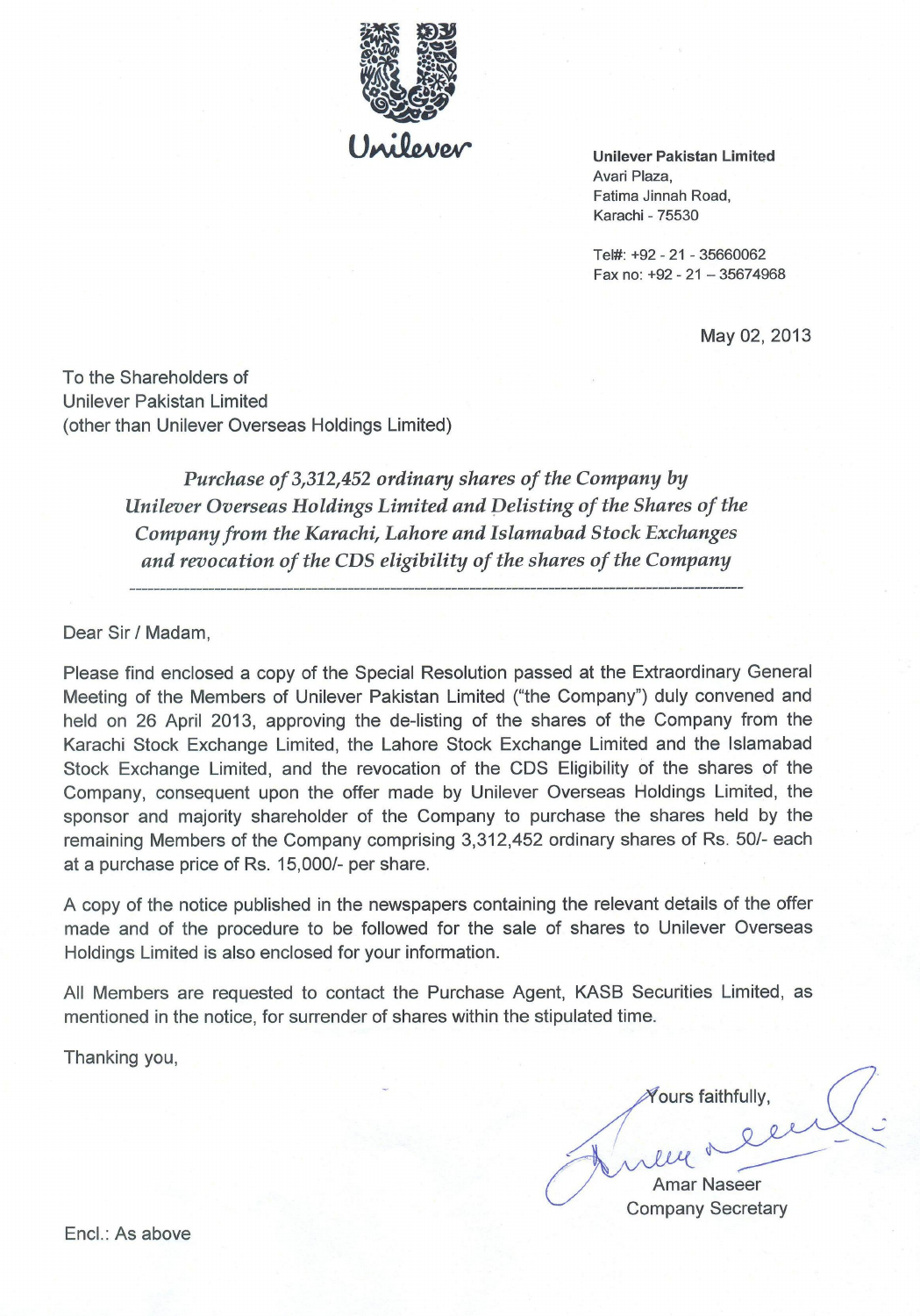

 Karachi - 75530 **Unilever Pakistan Limited**  Avari Plaza, Fatima Jinnah Road,

Tel#: +92 - 21 - 35660062 Fax no: +92 - 21 – 35674968

## **held on April 26, 2013 Special Resolution passed at the Extraordinary General Meeting**

 *shares of the Company be de-listed from the Karachi Stock revoke the CDS Eligibility of the shares of the Company and that the Executive Directors of the Company and the Company de-listing and revocation of CDS Eligibility. RESOLVED as and by way of a Special Resolution THAT the Exchange Limited, the Lahore Stock Exchange Limited and the Islamabad Stock Exchange Limited and that steps be taken to Secretary be and each one of them is hereby authorised to take all such actions as they may deem fit in connection with such*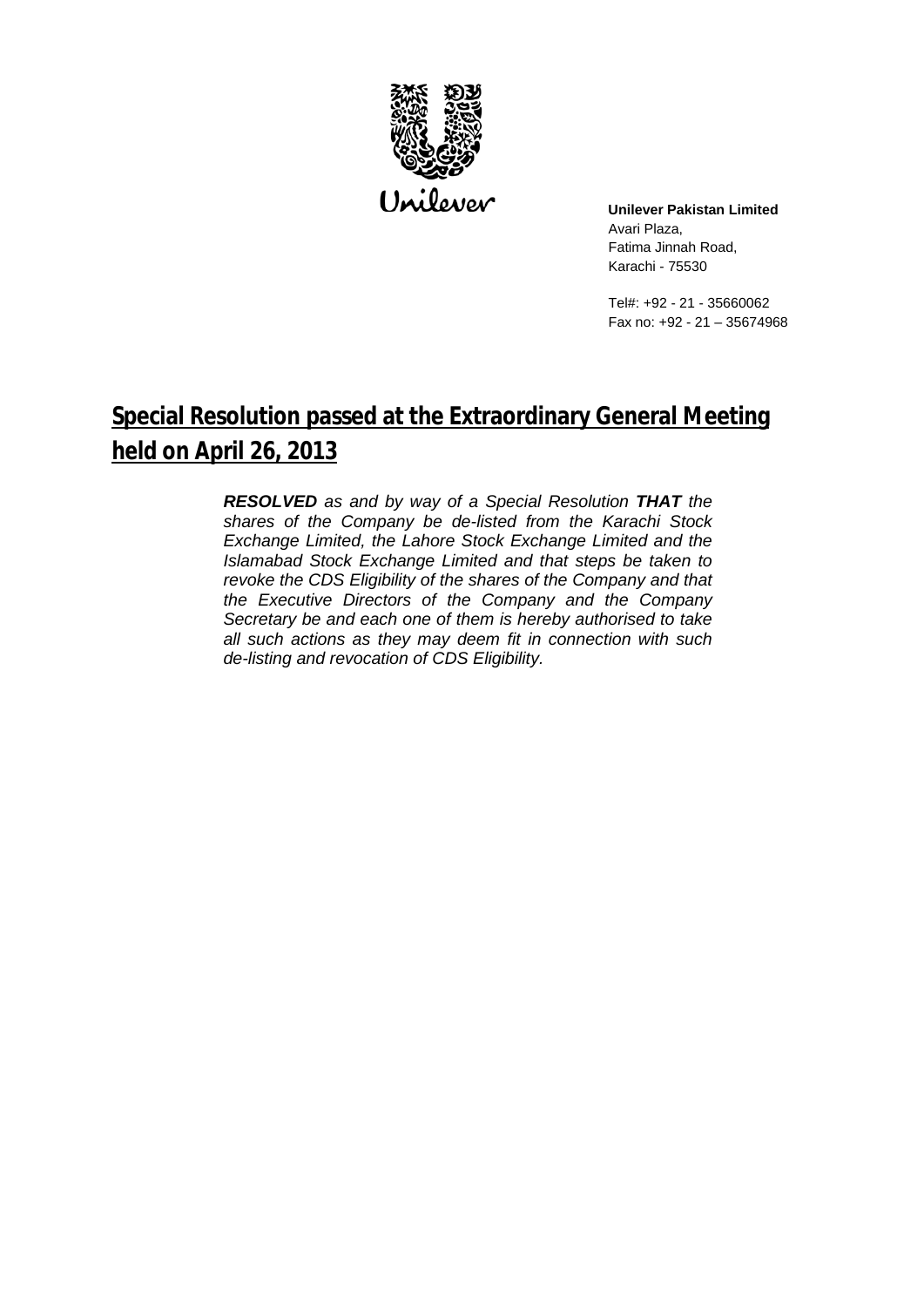

# **UNILEVER PAKISTAN LIMITED**

*Avari Plaza, Fatima Jinnah Road, Karachi-75530* 

 *Terms, Conditions and Procedure for the Purchase of 3,312,452 ordinary shares of Unilever Pakistan Limited*  --------------------------------------------------------------------------- *By Unilever Overseas Holdings Limited* 

 shareholder of Unilever Pakistan Limited ("the Company"), has offered to purchase all the This is to inform all the shareholders that Unilever Overseas Holdings Limited, the majority outstanding 3,312,452 ordinary shares of Rs. 50/- each of the Company held by other shareholders of the Company. The Members of the Company at the Extraordinary General Meeting duly convened and held on 26 April 2013 passed a special resolution approving the de-listing of the shares of the Company from the Karachi Stock Exchange Limited, the Lahore Stock Exchange Limited and the Islamabad Stock Exchange Limited, and the revocation of the CDS Eligibility of the shares of the Company.

Set out below are the terms, conditions and procedures for the purchase by Unilever Overseas Holdings Limited of the shares of the Company held by the other shareholders of the Company.

- 1. Unilever Overseas Holdings Limited is offering to buy the shares of the Company at a Islamabad Stock Exchange Limited, in accordance with their respective Listing purchase price of Rs. 15,000/- per share. This purchase price has also been approved by the Karachi Stock Exchange Limited, the Lahore Stock Exchange Limited and the Regulations.
- 2. The share purchase offer will be valid from 3 May 2013 to 1 July 2013 both days inclusive. After this period, it is intended that the shares of the Company will be delisted from the Karachi Stock Exchange Limited, the Lahore Stock Exchange Limited and the Islamabad Stock Exchange Limited.
- 3. This offer is valid for all shareholders of the Company i.e. those shareholders holding physical share certificates and those shareholders whose shares are held as book-entry security in the Central Depository System of the Central Depository Company of Pakistan Limited ("CDC").
- +9221-3263-0202, the documents mentioned below. 4. In order to avail the above offer, shareholders are required to send either by Registered mail or by courier service or personally deliver to the Purchase Agent, authorised and appointed for this purpose by Unilever Overseas Holdings Limited, namely, KASB Securities Limited, whose address is 5<sup>th</sup> Floor, Trade Center, I. I. Chundrigar Road, Karachi, Telephone No. +9221-111-222-000 and Facsimile No.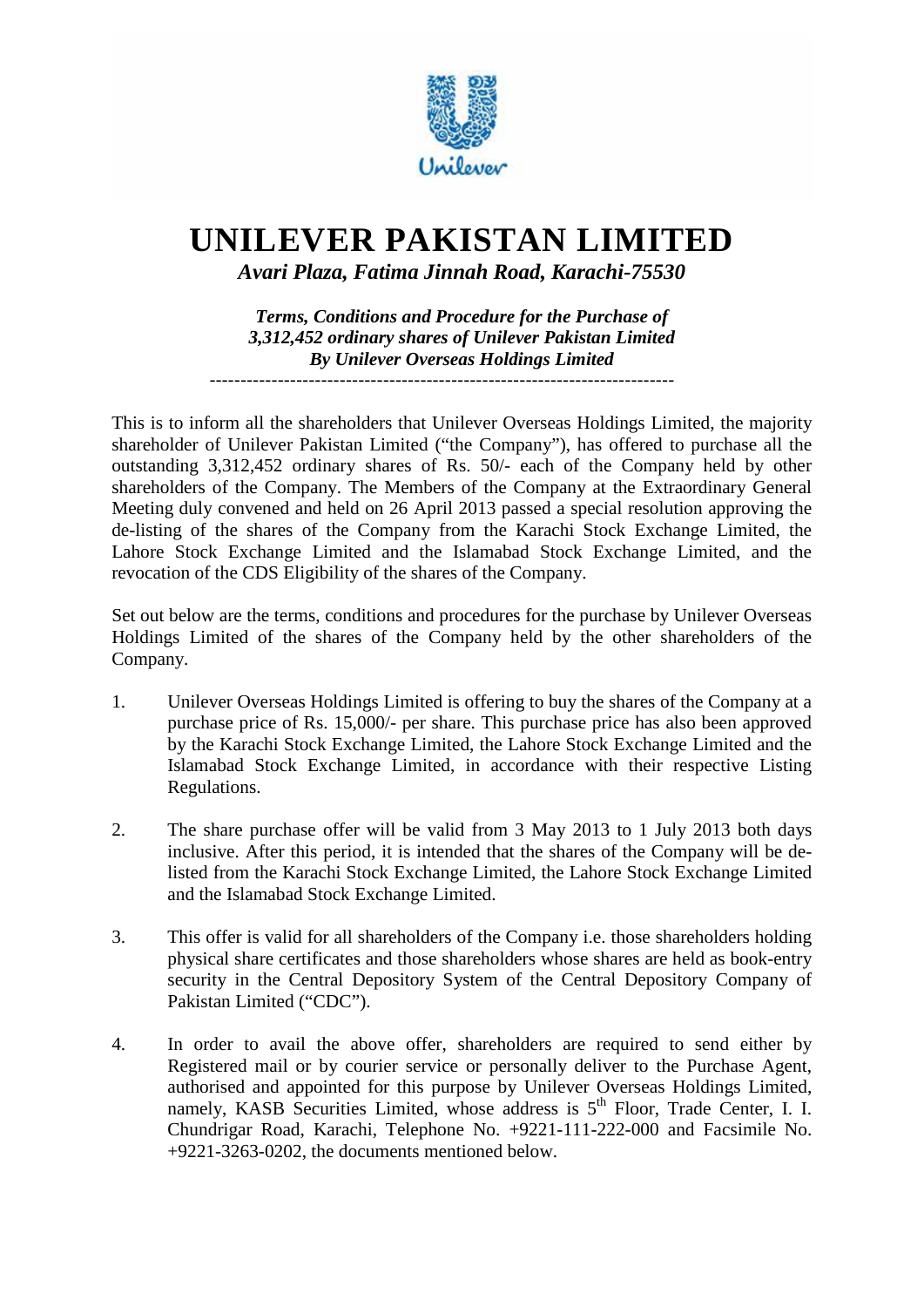### **For Trading in Karachi**

- A. Physical Shares
	- (i) For registered shareholders, the following documents must be submitted to KASB Securities Limited, whose head office address is  $5<sup>th</sup>$  Floor, Trade Center, I. I. Chundrigar Road, Karachi, Telephone No. +9221-111-222-000 and Facsimile No. +9221-3263-0202.
		- § Shares certificates with signed and verified transfer deeds.
	- (ii) For shareholders with open transfer deeds, the following documents must be submitted to KASB Securities Limited:
		- **§** Share certificates with signed and verified transfer deeds.
		- **§** Copy of Computerised National Identity Card of the person in whose name the shares are registered.
		- § Copy of purchase bill of the member of the Karachi Stock Exchange Limited, the Lahore Stock Exchange Limited or the Islamabad Stock Exchange Limited, duly attested by the official of the respective stock exchange.
	- (iii) KASB Securities Limited will issue a receipt in exchange for the above documents. Once the share certificates, transfer deeds and other documents have been verified by the Company's Shares Registrars, Famco Associates (Private) Limited, State Life Building No. 1-A, I.I. Chundrigar Road, Karachi, telephone No. +9221-3242-0755 and facsimile No. +9221-3242-6752**,**  shareholders will be requested to collect payment for their shares at the rate of PKR 15,000/- per share less the TREC Holder's commission from KASB Securities Limited.
- Shares through the CDC
- B. Shares through the CDC<br>
(i) KASB Securities Limited will purchase the shares through the Karachi Automated Trading System ("KATS").

#### **For Trading in Lahore**

- C. Physical Shares
	- (i) As per the procedure laid down in clause 4 (A) above, shareholders will submit documents at KASB Securities Limited, whose branch office address is  $2<sup>nd</sup>$  Floor, Fountain Avenue Building 64-A, Main Boulevard, Main Gulberg, Lahore, Telephone No. +9242-111-222-000 and Facsimile No. +9242-3578 7545.
- D. Shares through the CDC